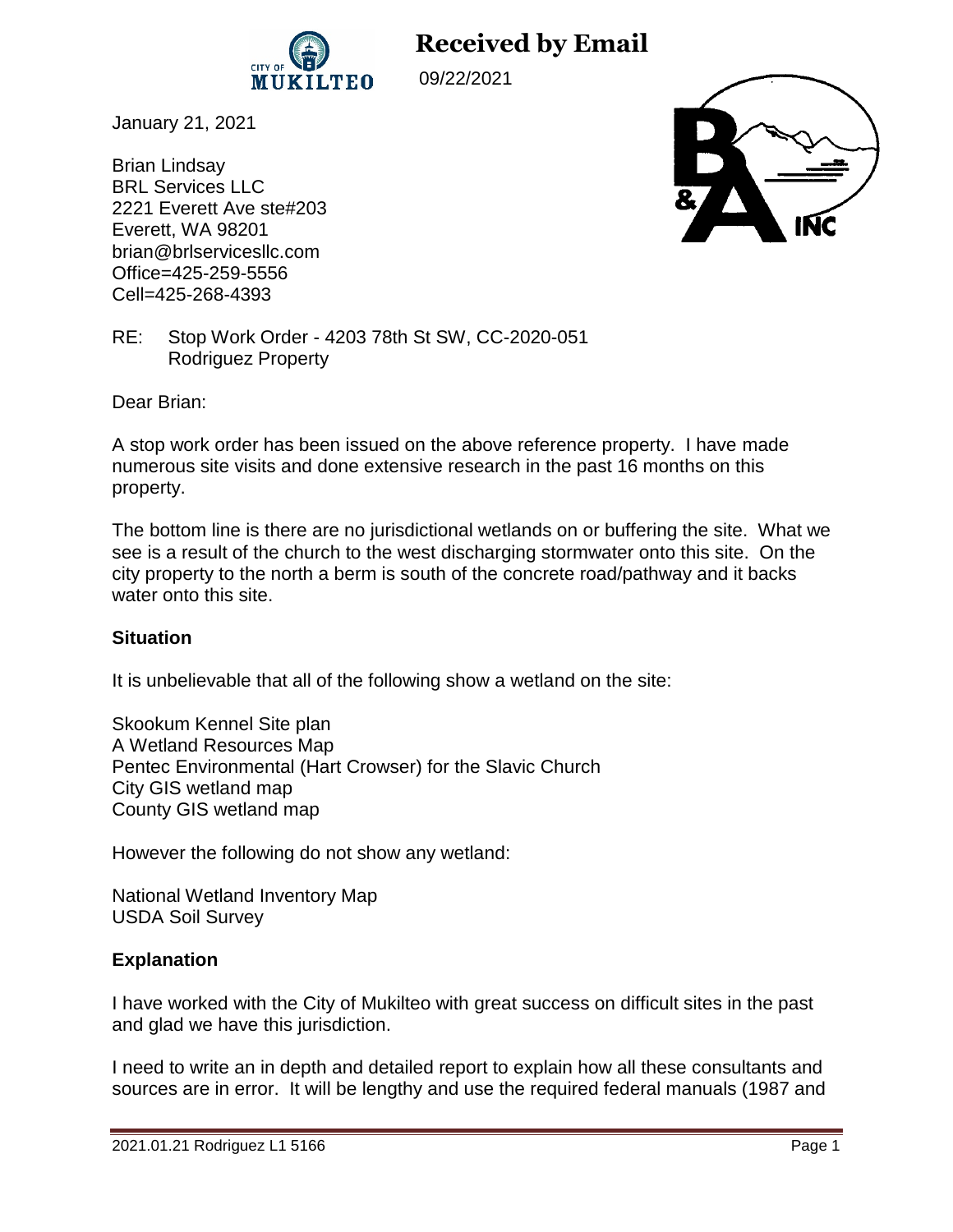2010 Supplement) per city, state and federal code. All previous work was performed using the Routine Methodology of these manuals and it is qualitative and not the most rigorous approach. Because they used the Routine Method they ignored all the disturbance of the site.

For example, photos to the 1940's and to date give a visual history. Ditches have been dug, buildings removed, vegetation patterns show wet areas (but not wetlands) roads have been built, storm water dumped, berms created and even a pond created on the park to the north. This calls for the Atypical Methodology and looking at the historic conditions.

Thus, the Comprehensive Method of the Federal Manual will be used, it is the most rigorous and is quantitative and scientific, not qualitative and subject to opinion. The Comprehensive Methodology requires a soil scientist to map out the soils of the property. The mapping identifies any areas of hydric soils and those areas are the wetlands. This has been done and there are no hydric soils and thus, no wetland on or near the site.

# **Challenge**

The challenge is to get a peer review of a qualified soil classifier's work; few exist. Even more challenging is that Mr. Bredberg, yours truly, is an expert in plants, hydrology, air photo interpretation, surficial hydrology, drainage, geomorphology and other areas. Biologists are normally called in to do a peer review, however biologists lacks practically all these credentials. Most biologists are wildlife and fish biologists. Before a report is submitted we need to figure out how best to handle a peer review.

The Washington DOE and US Army Corps have a similar problem in a peer review of my work. They do not appear to have access to anyone matching my credentials.,

# **Solution**

The solution is to have Mr. Bredberg walk any reviewer through the report, including city staff and any consultant they choose. Mr. Bredberg was a college instructor teaching the basics of hydric soils to college freshman 40 years ago, which was before the wetland industry was created. As an educator, he is effective in presenting the facts, history and proper interpretation that a lay person can understand.

# **Conclusion**

We have wetlands on the subject site, but they are created by off-site activity, not historic and should not be regulated. We will present the facts and history to document and prove this. Prior to submitting a complex report to the city, we need to figure out how everyone, city and potential 3<sup>rd</sup> party review, can work as a team to understand a very difficult site.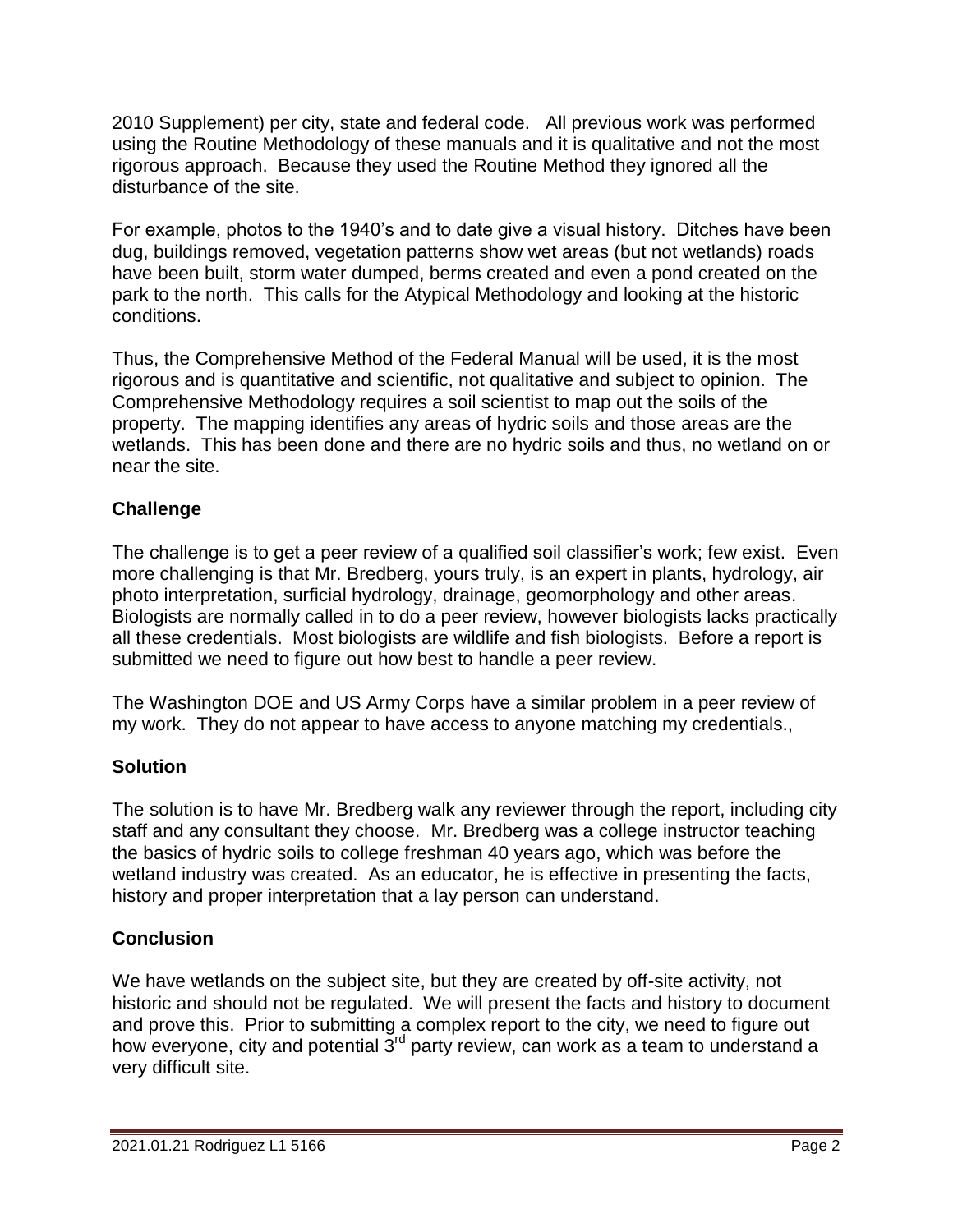To make this happen I will need the files for the wetlands of the Slavic Church, next door; I am missing important elements. Do we do a Public Information Request or just ask the city unofficially. I also need the history of the Japanese Gulch Park and trail from archives if available. The report will be lengthy (well over 100 pages) and detailed (data sheets, air photos and other exhibits). Any personal knowledge of the area is welcome for staff or neighbors.

As a forensic agronomist and soil scientist, I will take the audience back through history about 18,000 years to the last glacier and show why and how what we see today looks like a jurisdictional wetland. It can be a fun ride when approached with an open mind.

Regards,

*s AJ Bredberg* electronic signature

attachment

Resume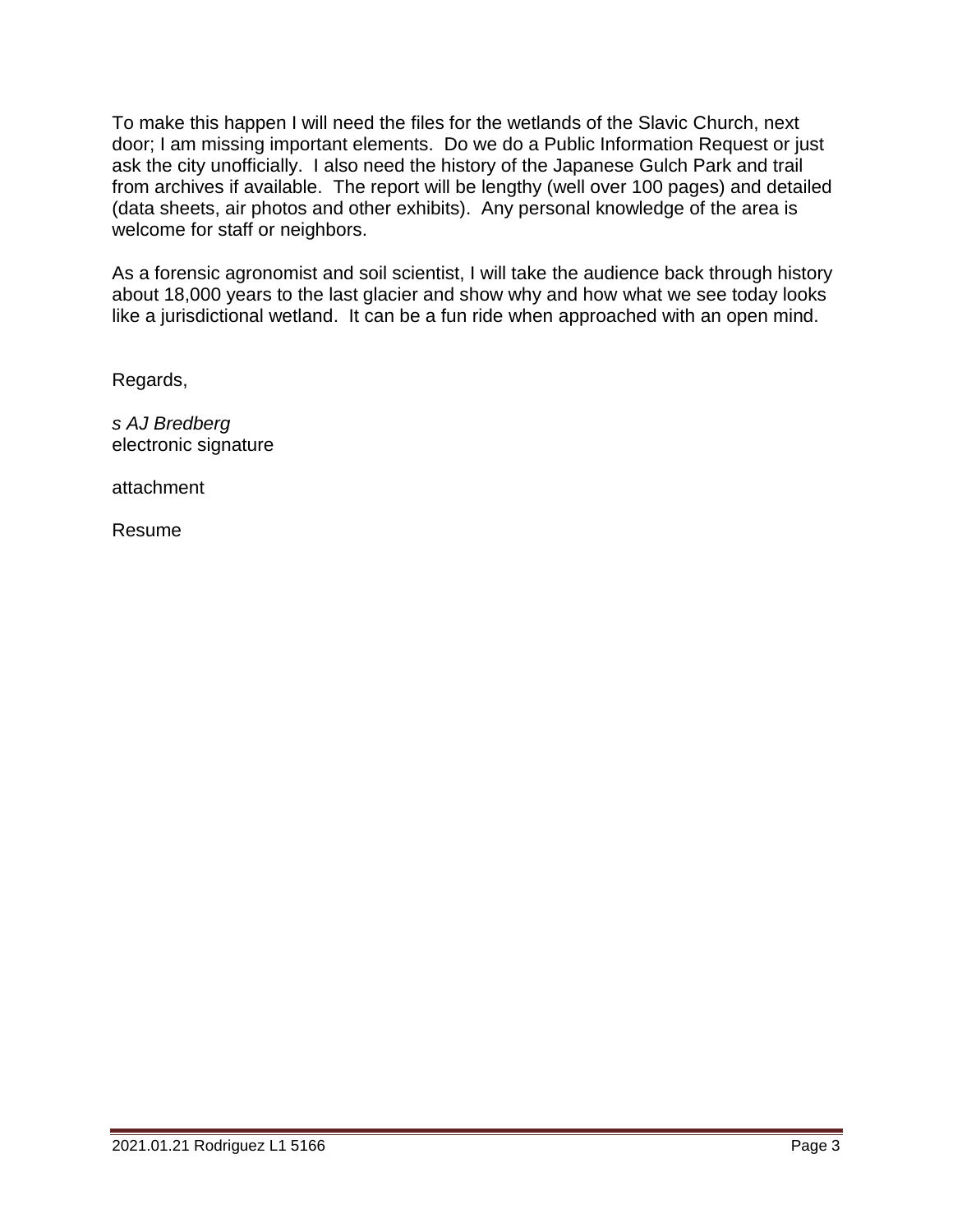# **ANTHONY JAY BREDBERG**

3303 43<sup>rd</sup> St. NW Gig Harbor, Washington 98335 USA Telephone: 253-858-7055 [ajb@wa.net](mailto:ajb@wa.net)

# **PROFESSIONAL EXPERIENCE**

### *Researcher, Soil Scientist, Wetlands Scientist, Botanist, Agronomist, Geomorphologist, Inventor*

50 years performing wetland mitigation, enhancement, restoration and studies, soil surveys, agronomy, farming, farm management, site evaluation, permitting, expert witness testimony, litigation, research and publications, approved US patents and scientific discoveries.

### *Senior Soil Scientist, NH SOIL CONSULTANTS, Inc.*

Founded and directed soil survey, mapping, and wetland division.

### *Consultant, BREDBERG SOILS*

Agronomic consulting in conservation, sediment and erosion control, soils, pest management and agronomic production.

# *Administrador, EL RANCHO CENIT, Campeche, México*

Administered 2,000 acre farm producing and exporting commodity crops.

### *Exporter, Megerani, Ltd. LAGOS, NIGERIA*

Acted as US agent for exporting commodities, industrial, and agricultural supplies.

# *College Instructor, BLACK HAWK COLLEGE*

Instructor of soils, plant identification, soil management, and conservation.

# **EDUCATION**

- **MS** North Carolina State University, Raleigh, NC. Agronomy, soil and plant science. 1979.
- **BS** Western Illinois University, Macomb, IL. Agronomy and botany. 1977.

# **GRADUATE STUDIES**

Soil Science University of Illinois, PhD program Forestry University of New Hampshire, PhD program

# **ADDITIONAL STUDIES**

Black Hawk College **Augustana College** Augustana College University of Massachusetts, Amherst Black Hawk College East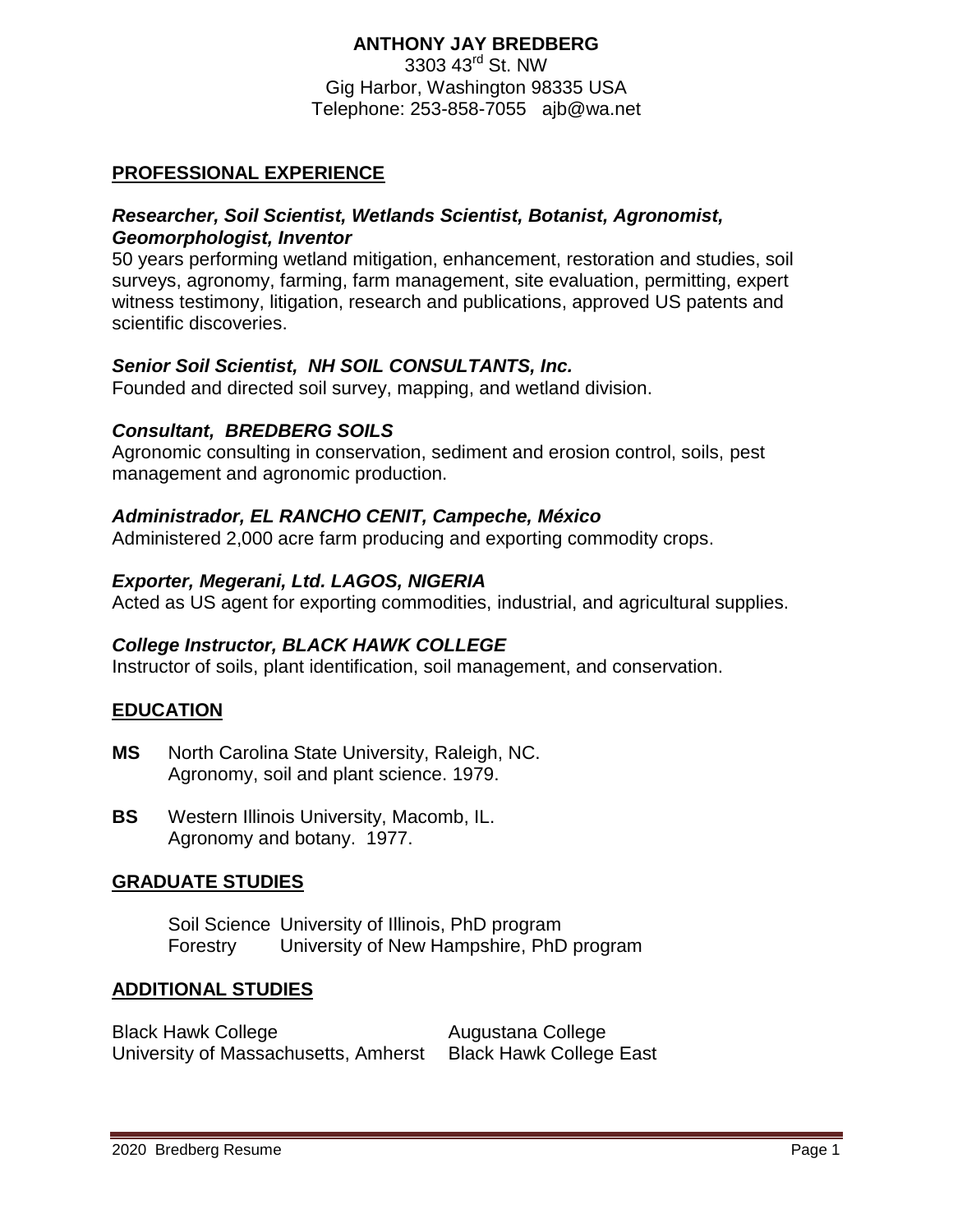#### **Qualifications of AJ Bredberg**

Bredberg has superior educational qualifications, entered college at age 16, receiving a B.S. in agronomy and botany; obtained a master's degree by age 21, and was teaching college classes at the age of 22.

The M.S. thesis studied soil physics, monitoring soil hydrology with tensiometers, gravimetric, pressure plate, and other methods. Bredberg's PhD. research at the University of Illinois involved porosity and bulk density with state of the art mercury porosimeter analyzers. The University of New Hampshire PhD program involved forest soil characterization, sampling, and chemical analysis.

Since childhood he has been involved in farming and farm management; including irrigation, monitoring water levels and moisture contents. At the age of 20, he negotiated agricultural export shipments from Europe to Nigeria. By 23, he managed a 2,000-acre farm in Mexico with 300 employees exporting vegetables to the U.S. While a full-time graduate student at the University of New Hampshire, his parttime consulting generated a full time salary.

Certifications and registrations have included:

- Certified Professional Soil Scientist #02630
- Certified Professional Soil Classifier # 02630
- Professional Wetland Scientist
- **USDA Technical Service Provider (TSP) # 03-2710**
- Licensed New Hampshire septic designer

Bredberg has over 4,000 approved projects across the US and international experience. Clients have included:

- Wal-Mart
- Costco
- **Safeway**
- ARCO
- Home Depot
- Chehalis Airport
- City of Bellevue
- US Army Corps of Engineers
- **Timberland**
- Fred Meyer
- **Teachers Insurance and Annuity Association of New York (TIAA)**
- Zurn
- **OPUS**
- Panattoni
- Richard and William Marriott
- Muckleshoot Tribe
- Numerous public and private school districts
- Dozens of churches

Experience in legislation includes leading a statewide tour for the Washington State House subcommittee on Agriculture and Environment explaining wetland issues that led to passage of a new law, House Bill 2339, setting up wetland mitigation banking. He was instrumental in passing an amendment to Senate Bill 5065, which exempted soil scientists from the Geologist Practice Act. In 2012, Mr. Bredberg assisted in writing of Oregon Senate Bill 1582, which passed and was enacted.

Bredberg's technical expertise is unique and well documented. His company has reversed wetland decisions already approved by the Army Corps involving hundreds of acres of land. Major wetland companies have been shown to be in error after his firm has done a technically accurate review. Federal, county, and local jurisdictions have accepted and approved the corrected delineations done by Bredberg with a success rate of about 99% on about 4,000 projects.